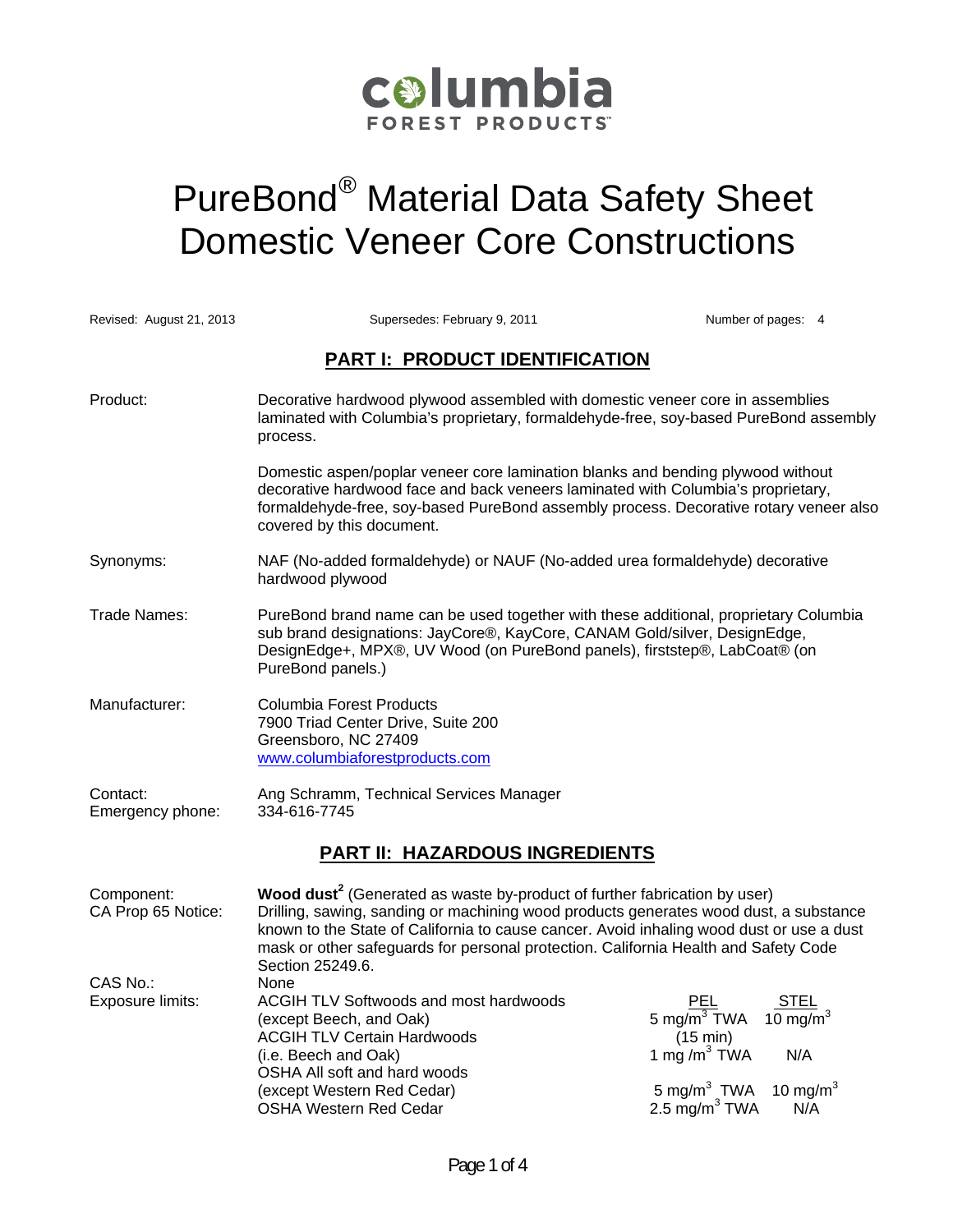#### **PART III: PHYSICAL PROPERTIES**

Description: Hardwood veneers, unfinished and flat line UV finished multi-ply composite wood panels consisting of various combinations of hardwood or decorative veneer faces, bonded to other wood veneers using adhesives containing no added formaldehyde. Generally used in cabinets, furnishings, flooring, and in other non-structural applications. Typically provided as 50"X100" lay-on hardwood veneers, and 4' X 8' hardwood panels. Other dimensions of hardwood plywood and veneers are available. Thickness of products range from 1/42" of an inch to over 1".

#### **PART III: PHYSICAL PROPERTIES (Cont'd)**

Specific gravity: Usually less than 1, but varies depending on wood species and moisture content. Boiling point: Not applicable.<br>Solubility in water: Insoluble. Solubility in water: Appearance/Odor: Normal for natural wood. Light to dark in color. Color and odor vary by species and expired time since processing.

### **PART IV: FIRE AND EXPLOSION DATA**

| Flash point:<br>Autoignition temp.:<br>Explosive limits in air:<br>Extinguishing media:<br>Special fire fighting | 600° F for wood.<br>Varies (typically $400^{\circ}$ F to $500^{\circ}$ F)<br>N/A for hardwood plywood. 40 $g/m3$ (LEL) for wood dust.<br>Water, ammonium phosphate, sand                                                                                                                                                                                        |  |
|------------------------------------------------------------------------------------------------------------------|-----------------------------------------------------------------------------------------------------------------------------------------------------------------------------------------------------------------------------------------------------------------------------------------------------------------------------------------------------------------|--|
| procedures:<br>Unusual fire and                                                                                  | Follow established procedures for extinguishing wood source fire.                                                                                                                                                                                                                                                                                               |  |
| explosion hazard:                                                                                                | Hardwood plywood does not present an explosion hazard. Sawing, sanding, or<br>machining of hardwood plywood can produce wood dust as a by-product which<br>may present an explosion hazard if a dust cloud contacts an ignition source. An<br>airborne concentration of 40 grams of wood dust per cubic meter of air is often<br>used as the LEL for wood dust. |  |
|                                                                                                                  | PART V: REACTIVITY DATA                                                                                                                                                                                                                                                                                                                                         |  |
| Stability:<br>Incompatibility:                                                                                   | Stable under normal conditions.<br>Avoid contact with strong oxidizing agents and drying oils. Avoid open flame.<br>Product may ignite at temperatures in excess of 400° F, depending on length<br>of time of exposure.                                                                                                                                         |  |
| Hazardous<br>decomposition                                                                                       |                                                                                                                                                                                                                                                                                                                                                                 |  |
| products:                                                                                                        | Thermal and/or thermal oxidative decomposition of wood can produce irritating<br>and toxic fumes and gases, including carbon monoxide, hydrogen cyanide,<br>aldehydes, organic acids, and polynuclear aromatic compounds.                                                                                                                                       |  |
| Conditions to avoid:                                                                                             | Avoid open flames or other ignition source.                                                                                                                                                                                                                                                                                                                     |  |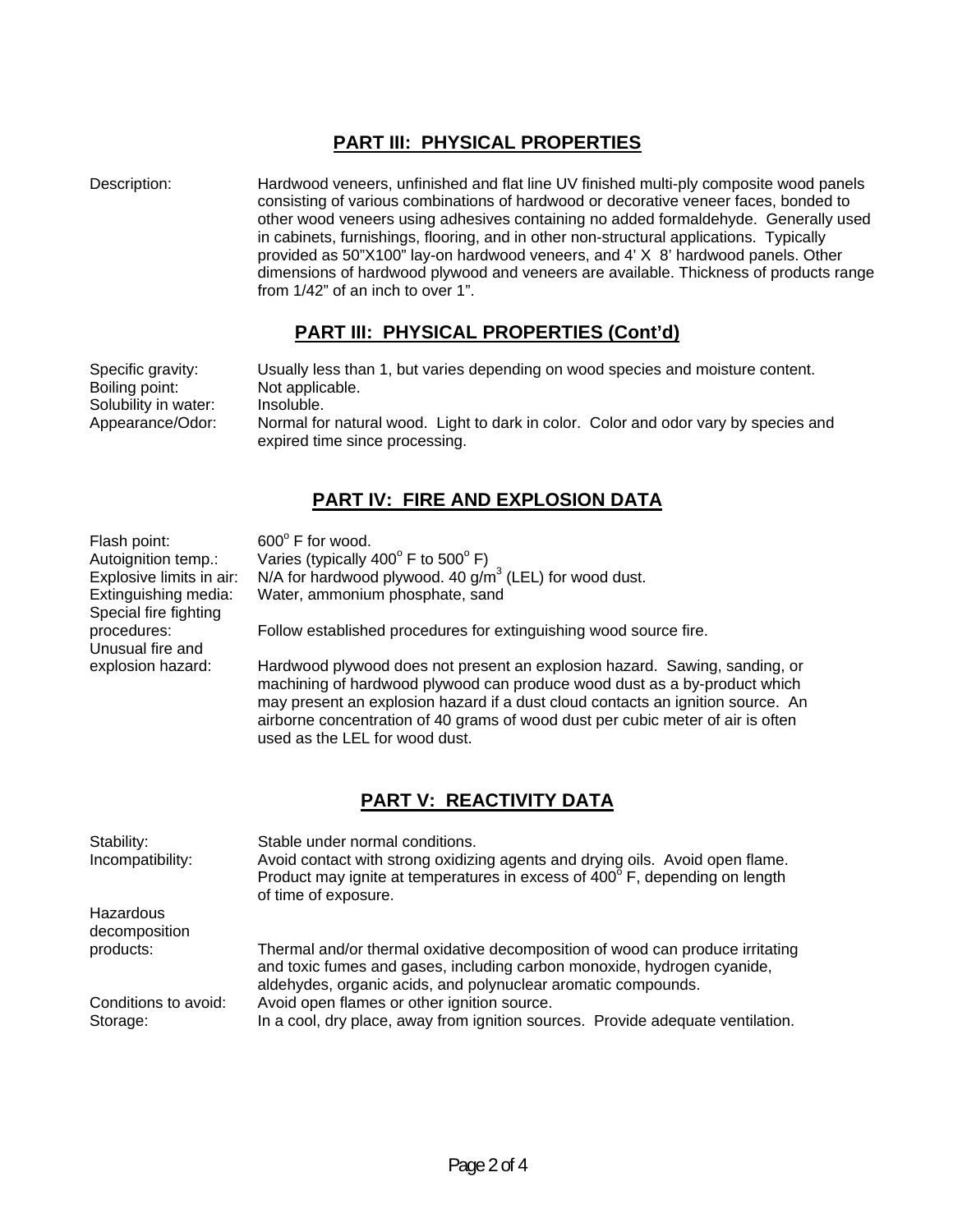## **PART VI: HEALTH AND HAZARD DATA:**

| CA Prop 65:<br>Eye contact: | Avoid inhaling wood dust or use a dust mask or other safeguards for personal protection.<br>Wood dust can cause mechanical irritation.                                                                                                                                                                                                                                                                                                                                                                                                                                                                                                                                                                                                                                                                                                                                                                                                                                                                                |
|-----------------------------|-----------------------------------------------------------------------------------------------------------------------------------------------------------------------------------------------------------------------------------------------------------------------------------------------------------------------------------------------------------------------------------------------------------------------------------------------------------------------------------------------------------------------------------------------------------------------------------------------------------------------------------------------------------------------------------------------------------------------------------------------------------------------------------------------------------------------------------------------------------------------------------------------------------------------------------------------------------------------------------------------------------------------|
| Skin contact:               | Wood dust from various species of wood may evoke allergic contact dermatitis in<br>sensitized individuals.                                                                                                                                                                                                                                                                                                                                                                                                                                                                                                                                                                                                                                                                                                                                                                                                                                                                                                            |
| Ingestion:                  | Not likely to occur.                                                                                                                                                                                                                                                                                                                                                                                                                                                                                                                                                                                                                                                                                                                                                                                                                                                                                                                                                                                                  |
| Inhalation:                 | Wood dust may cause nasal dryness and/or irritation. Coughing, sneezing, wheezing,<br>sinusitis, prolonged colds, and headaches have also been reported. May aggravate<br>preexisting respiratory conditions or allergies. Wood dust may cause nasal obstruction.                                                                                                                                                                                                                                                                                                                                                                                                                                                                                                                                                                                                                                                                                                                                                     |
| Chronic effects:            | Depending on species, wood dust may cause dermatitis on prolonged, repetitive<br>contact. Wood dust may cause respiratory sensitization and/or irritation. Pre-existing<br>respiratory disorders may be aggravated by exposure.                                                                                                                                                                                                                                                                                                                                                                                                                                                                                                                                                                                                                                                                                                                                                                                       |
|                             | Prolonged exposure to wood dust has been reported by some observers of European<br>furniture workers to be associated with nasal cancer. IARC classifies wood dust as a<br>carcinogen to humans (Group 1). This classification is based primarily on the IARC's<br>evaluation of increased risk in the occurrence of adenocarcinomas of the nasal cavities<br>and paranasal sinuses associated with exposure to wood dust. IARC did not find sufficient<br>evidence to associate cancers of the oropharynx, lung, lymphatic, and hematopietic<br>systems, stomach, colon, or rectum with exposure to wood dust. The National Toxicology<br>Program (NTP) has also listed wood dust as a known human carcinogen. Wood dust is not<br>listed as a carcinogen by ACGIH or OSHA. A large case control nasal cancer mortality<br>study in North Carolina, Mississippi, Washington and Oregon (1962-1977) did not<br>demonstrate an association between nasal cancer and occupations normally associated<br>with wood dust. |

#### **PART VII: PRECAUTIONS AND SAFE HANDLING**

| Ventilation:        | Provide adequate ventilation and exhaust to keep airborne wood dust contaminant<br>concentration levels below the OSHA PEL                                                                                                                                                               |
|---------------------|------------------------------------------------------------------------------------------------------------------------------------------------------------------------------------------------------------------------------------------------------------------------------------------|
| Personal protective |                                                                                                                                                                                                                                                                                          |
| equipment:          | Wear goggles or safety glasses when manufacturing or machining any wood<br>product. Wear NIOSH/MSHA approved respirator when the allowable limits<br>may be exceeded. Other protective equipment, such as gloves and outer<br>garments may be needed, depending on wood dust conditions. |
| Fire prevention:    | Avoid open flames or other ignition sources. Keep type A or ABC fire extinguisher readily<br>available.                                                                                                                                                                                  |
|                     | <b>PART VIII: EMERGENCY AND FIRST AID PROCEDURES</b>                                                                                                                                                                                                                                     |
| Eyes:               | Flush with large amounts of water. Remove to fresh air. If irritation persists,<br>seek medical attention.                                                                                                                                                                               |
| Skin:               | Wash affected area with soap and water. If rash, persistent irritation, or                                                                                                                                                                                                               |

Inhalation: Remove to fresh air. Get medical advice if persistent irritation, severe coughing, or breathing difficulty occurs.

Ingestion: Not applicable.

#### **PART IX: SPILL, LEAK, STORAGE, AND DISPOSAL**

dermatitis occurs, seek medical attention.

Pick up, vacuum, or sweep spills for recovery and/or disposal. Avoid creating dusty conditions. Provide good ventilation where dust conditions cannot be avoided during cleanup. Place recovered wood dust in a container for